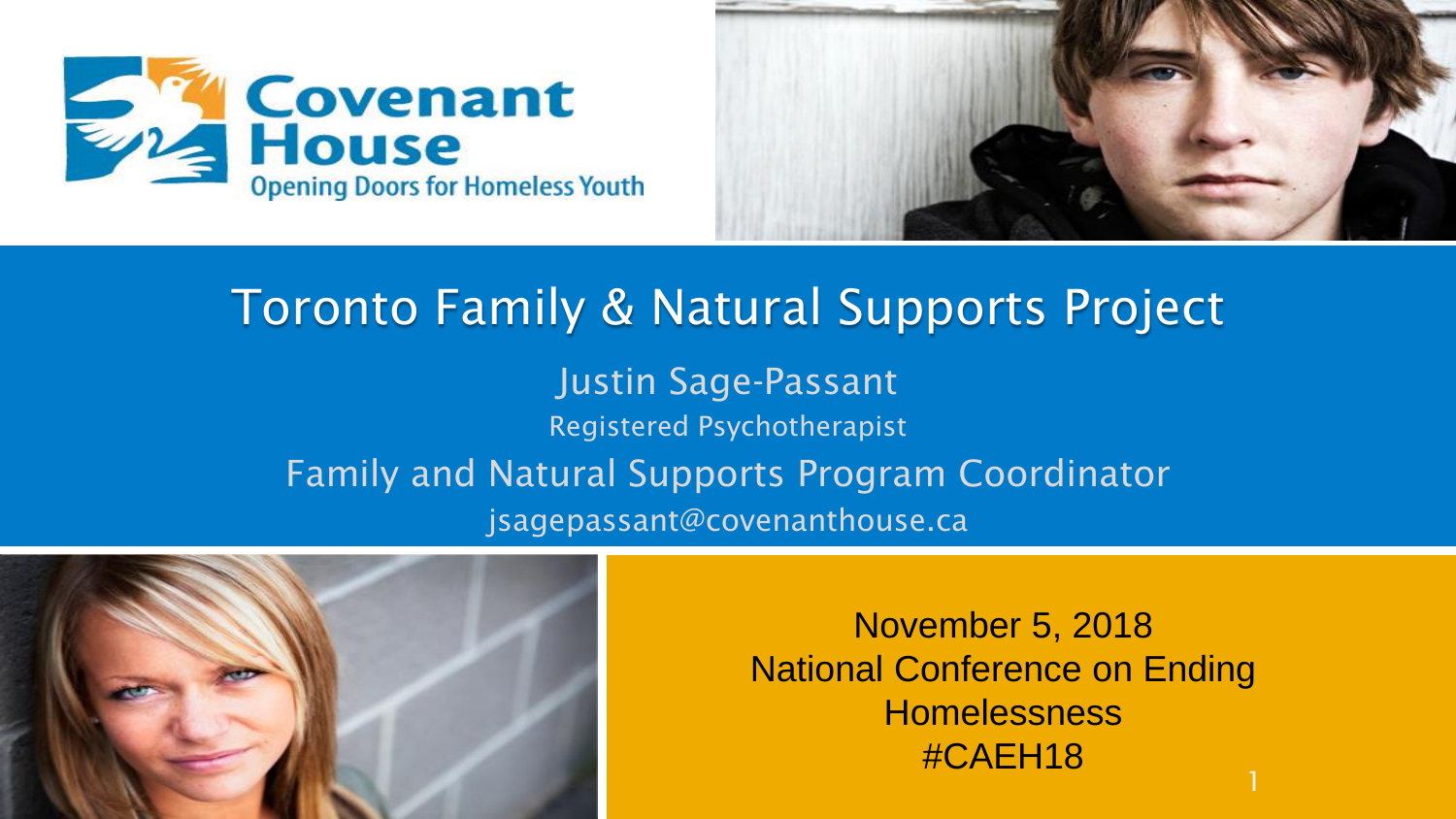# Making the Shift

#### **PREVENTION Demonstration Projects**



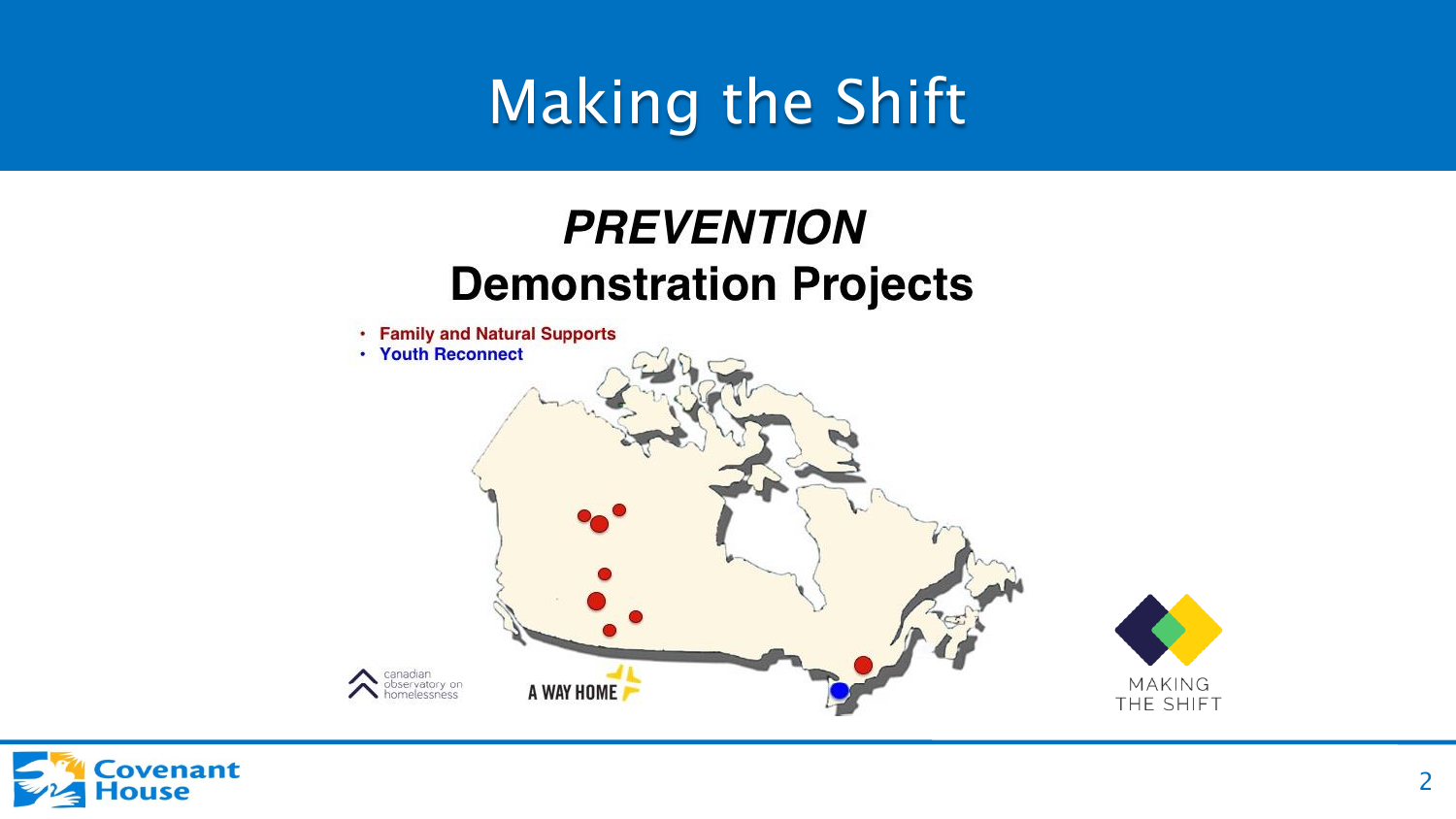#### What does 'Family and Natural Supports' mean?



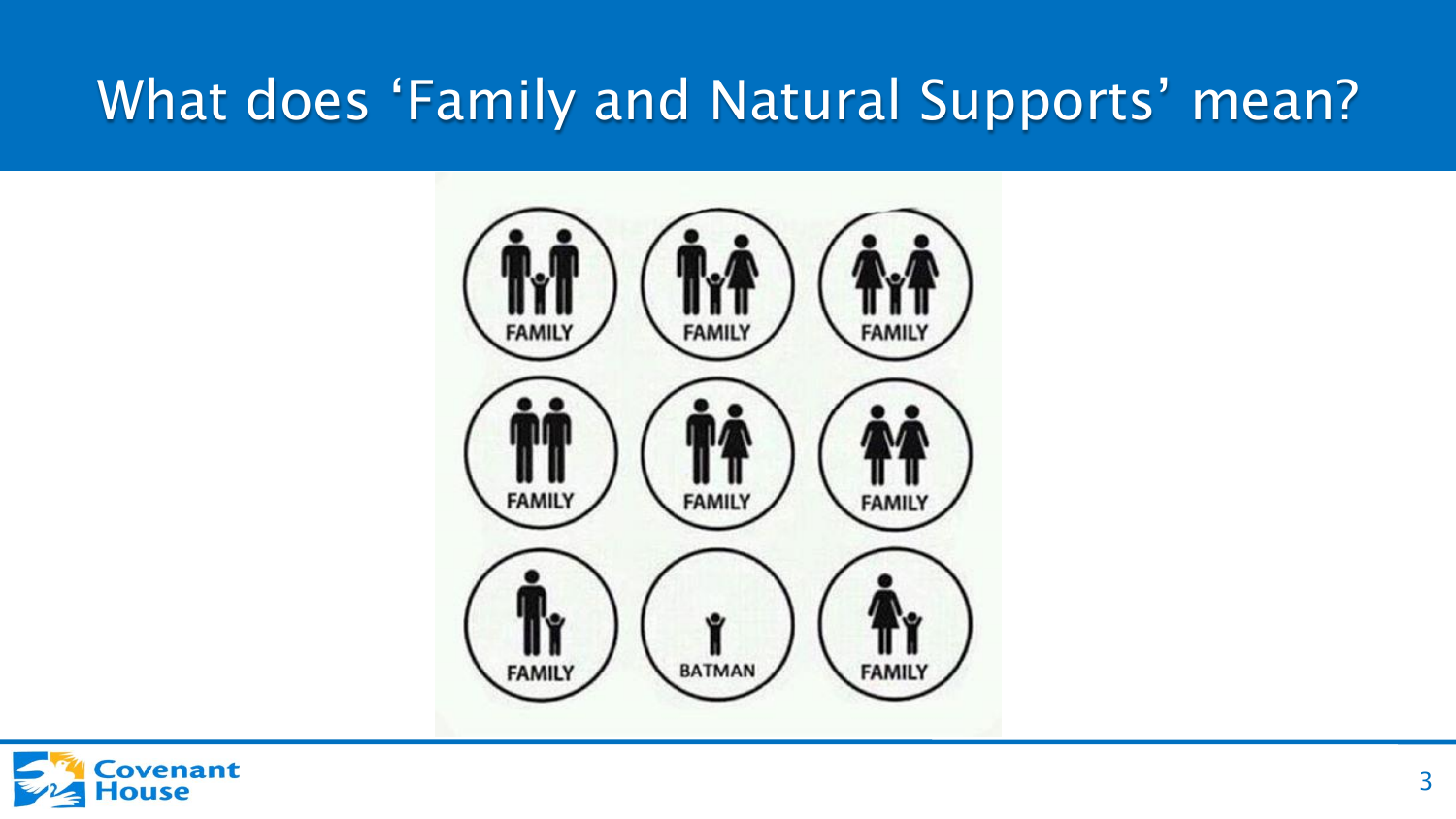## How do youth define 'family'?



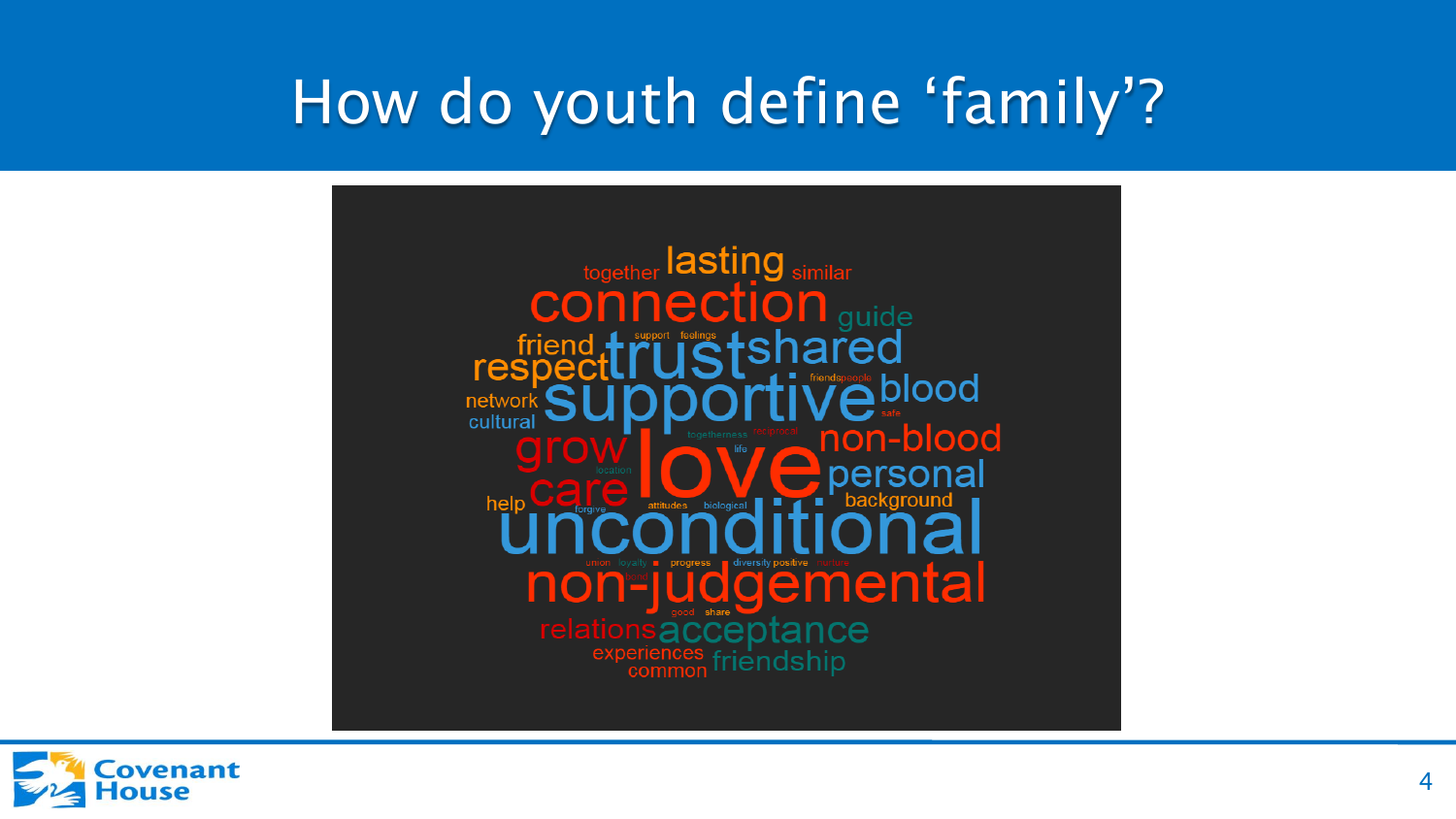# Causes of Family Breakdown



Gill, A. (2016). "Families under pressure: Preventing family breakdown and youth homelessness".Centrepoint UK

*"There's intergenerational trauma…the effects of colonisation…this impacts current family functioning"*  Indigenous Service Provider

*"My mom trained as a nurse back home. Now she's here (in Canada) she has to do more training. No one is helping her with that"*  Youth

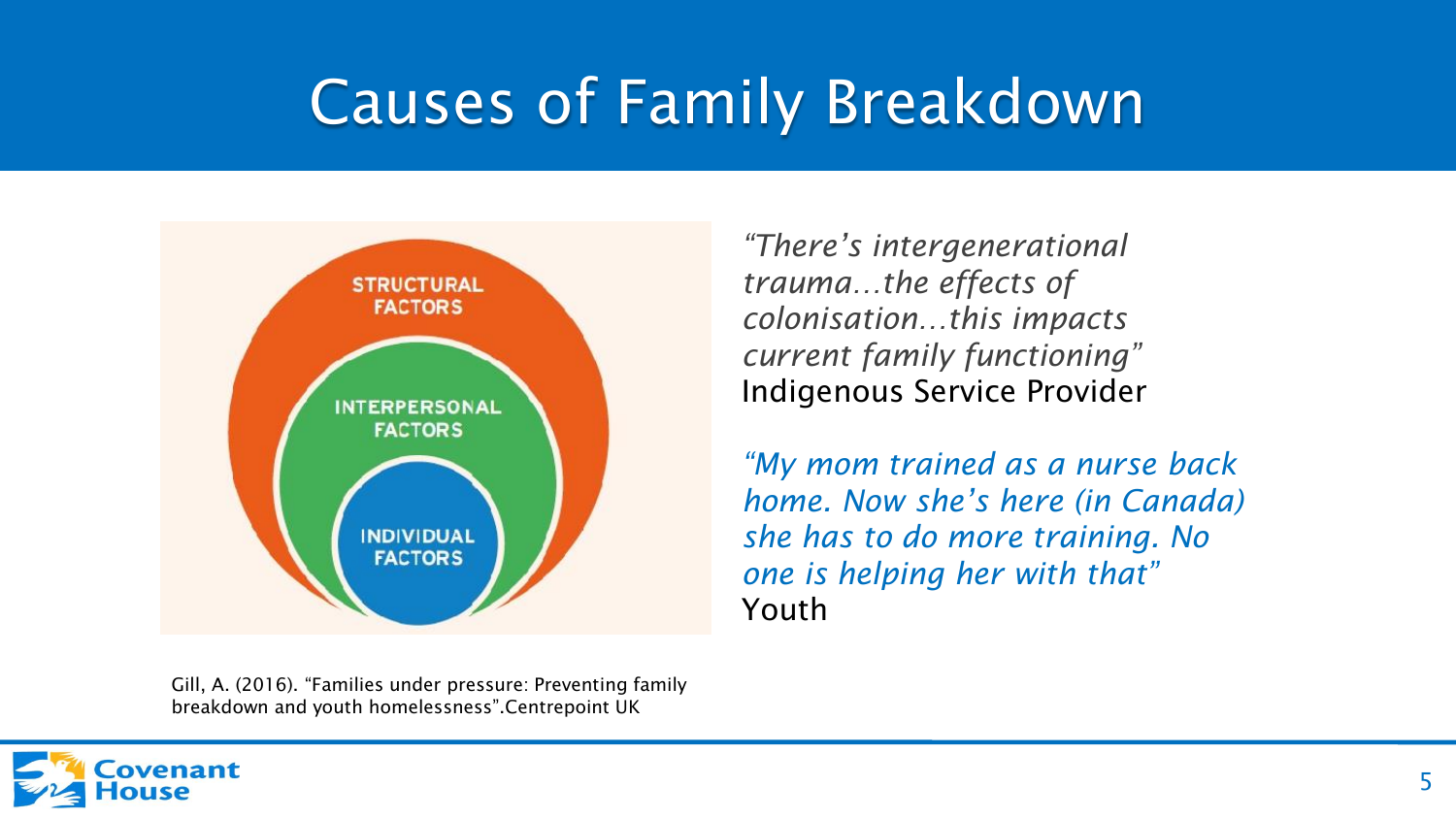## The Traditional Response



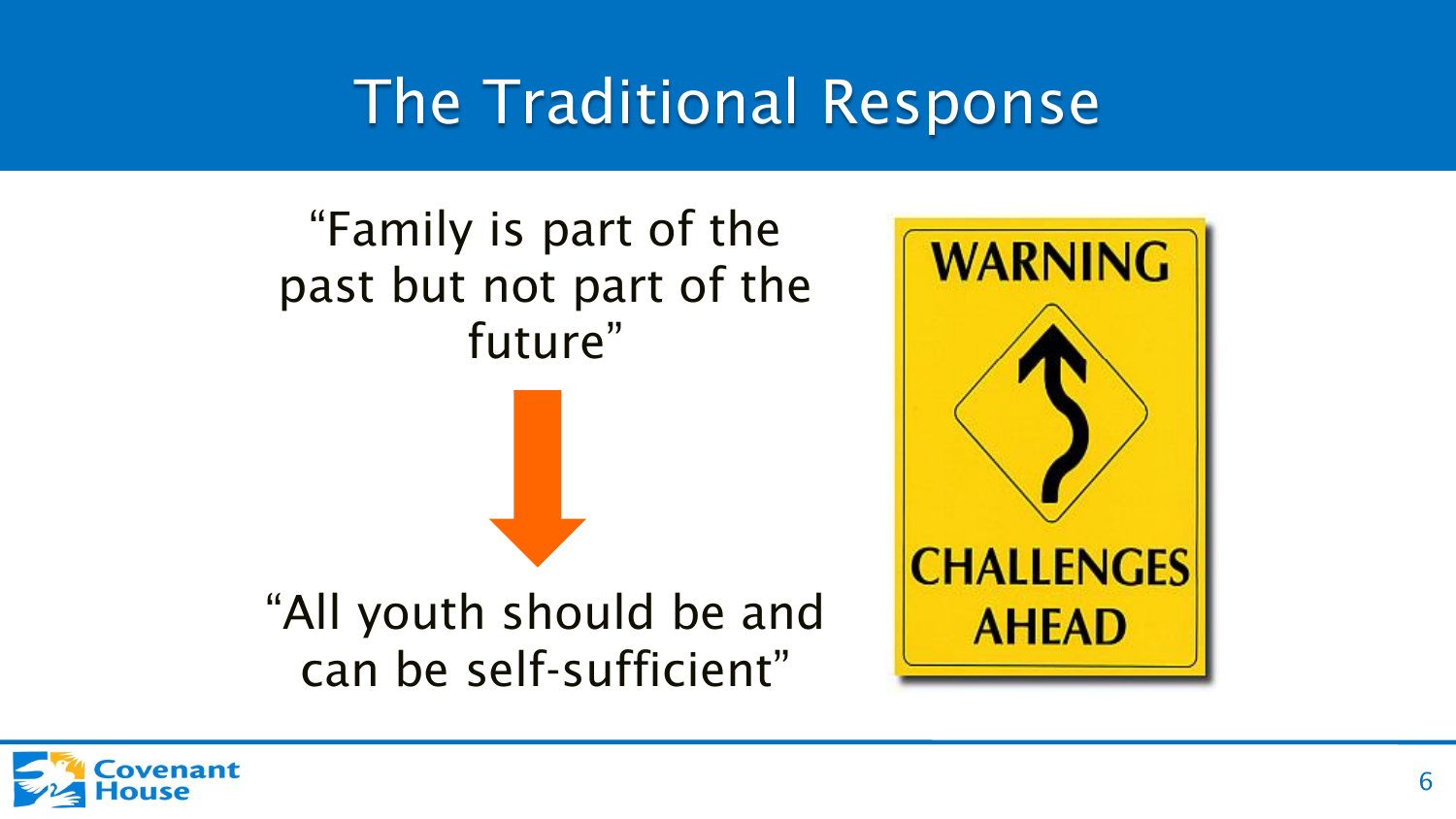#### What's the value?



*"Everyone would reconnect if they could"* Youth

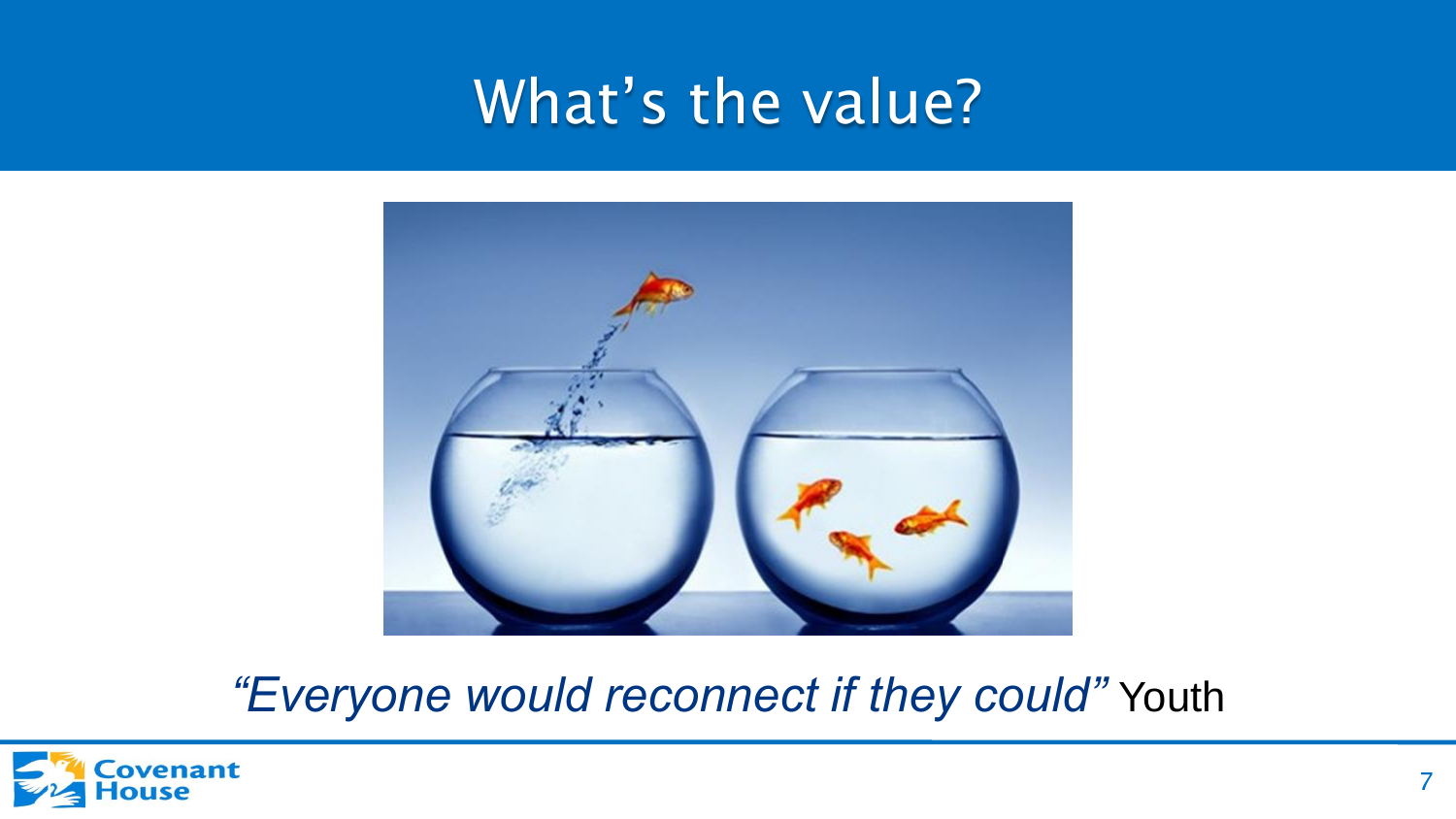# What's the value?

#### Youth Believe They Can Be A Happy LGBT Adult

*"As a parent of a trans youth it's more than accepting him, I need to be active in helping him."* 

Family member



Ryan, Family Acceptance Project, 2009

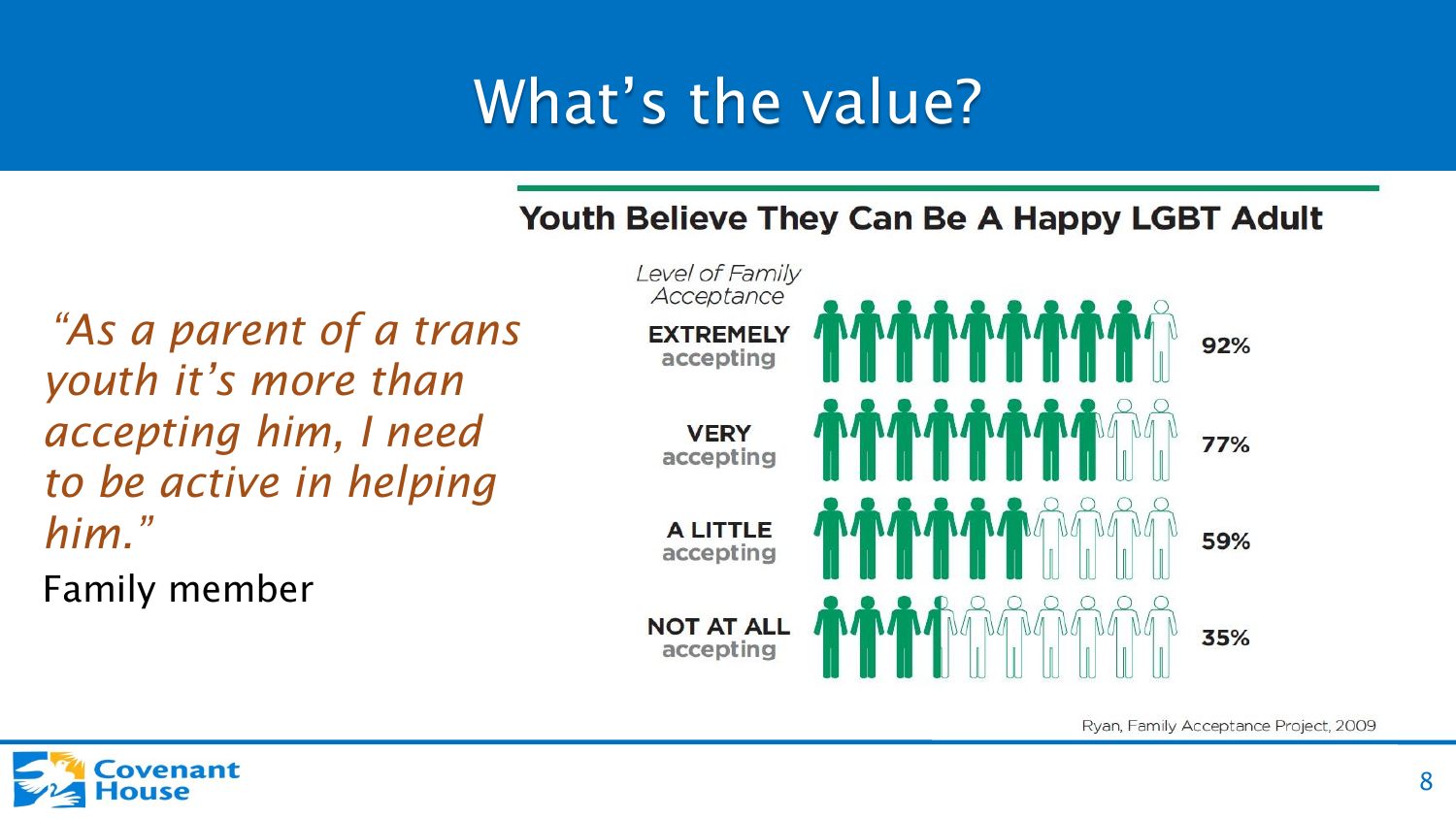## What's the value?

*"This could help deal with a lot of emotional stuff…I can't do school if my mental health is not good. My mental health is not good if my relationships aren't good"* Youth

Selfactualization Esteem Love/belonging **Safety Physiological** 

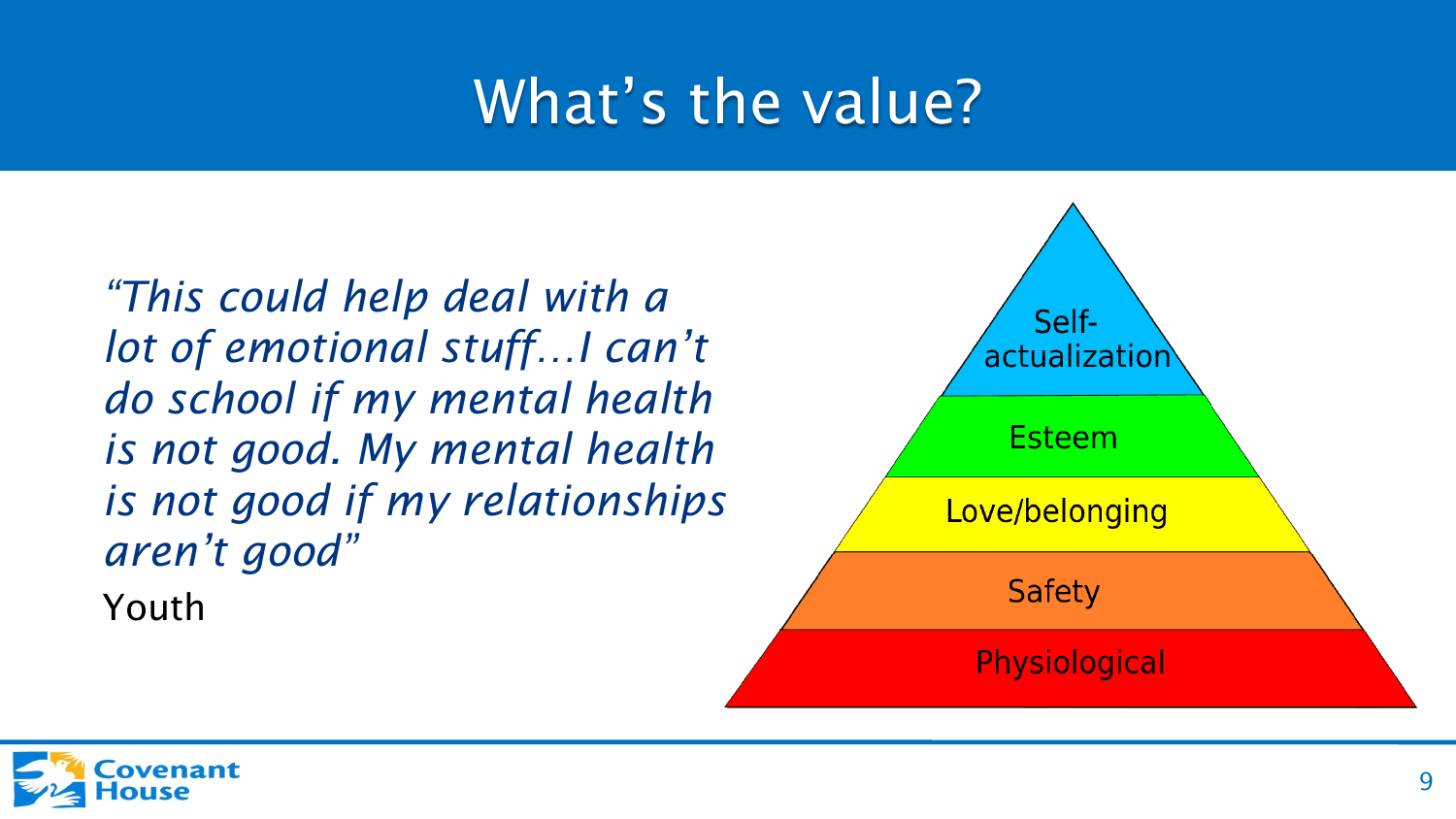# Program Model



- Community Partner (YSIN) Advisory Group
- Champions Group
- Youth & Family Advisory Group

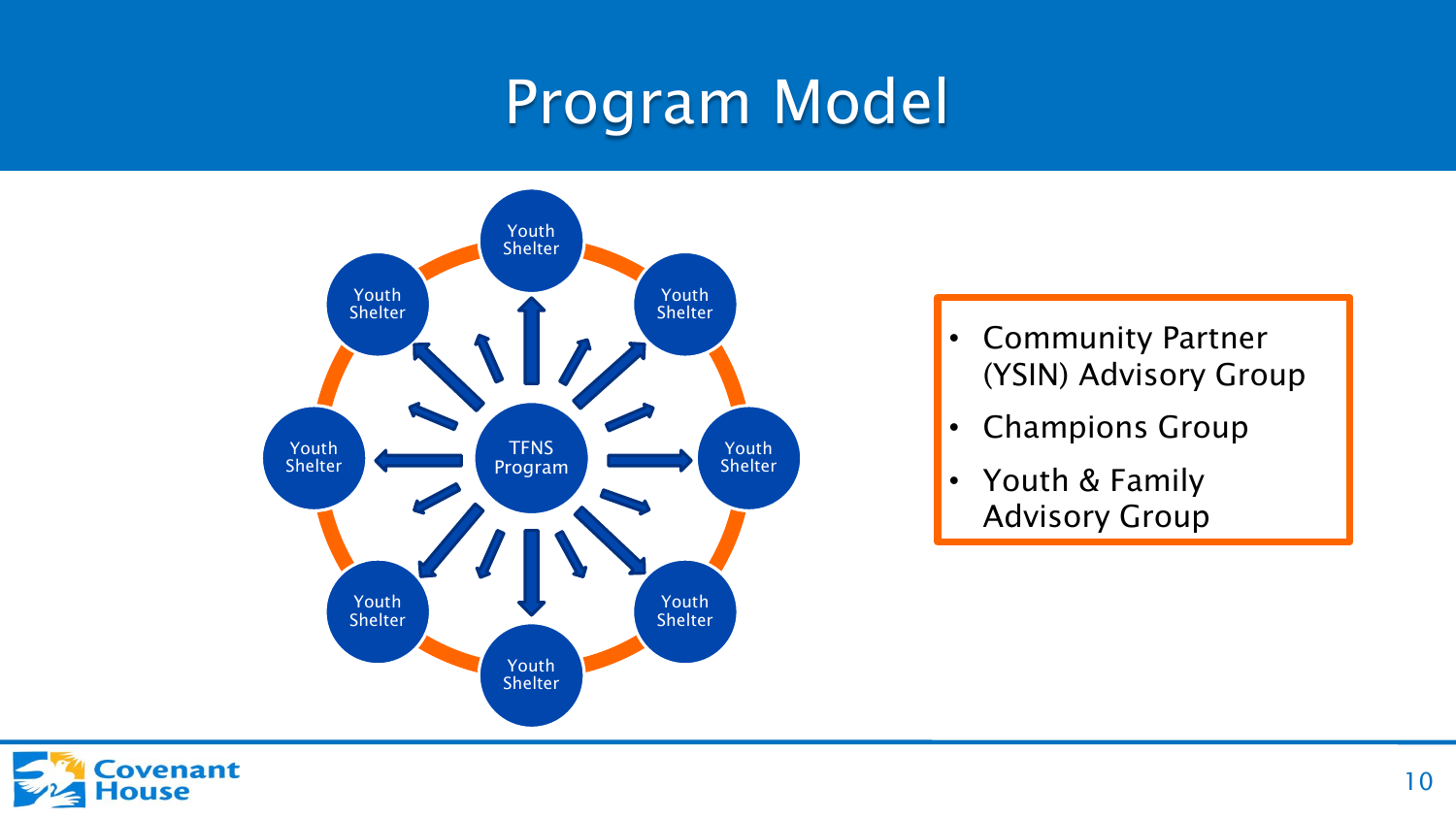# Service Provision

- Client led, Collaborative and Consistent
- Integrated and Individualized
	- Coaching & skill building
	- Individual and family therapy
	- Systems navigation support



*"I don't want to know that you're paid. I want to know that you actually give a sh\*t"* Youth

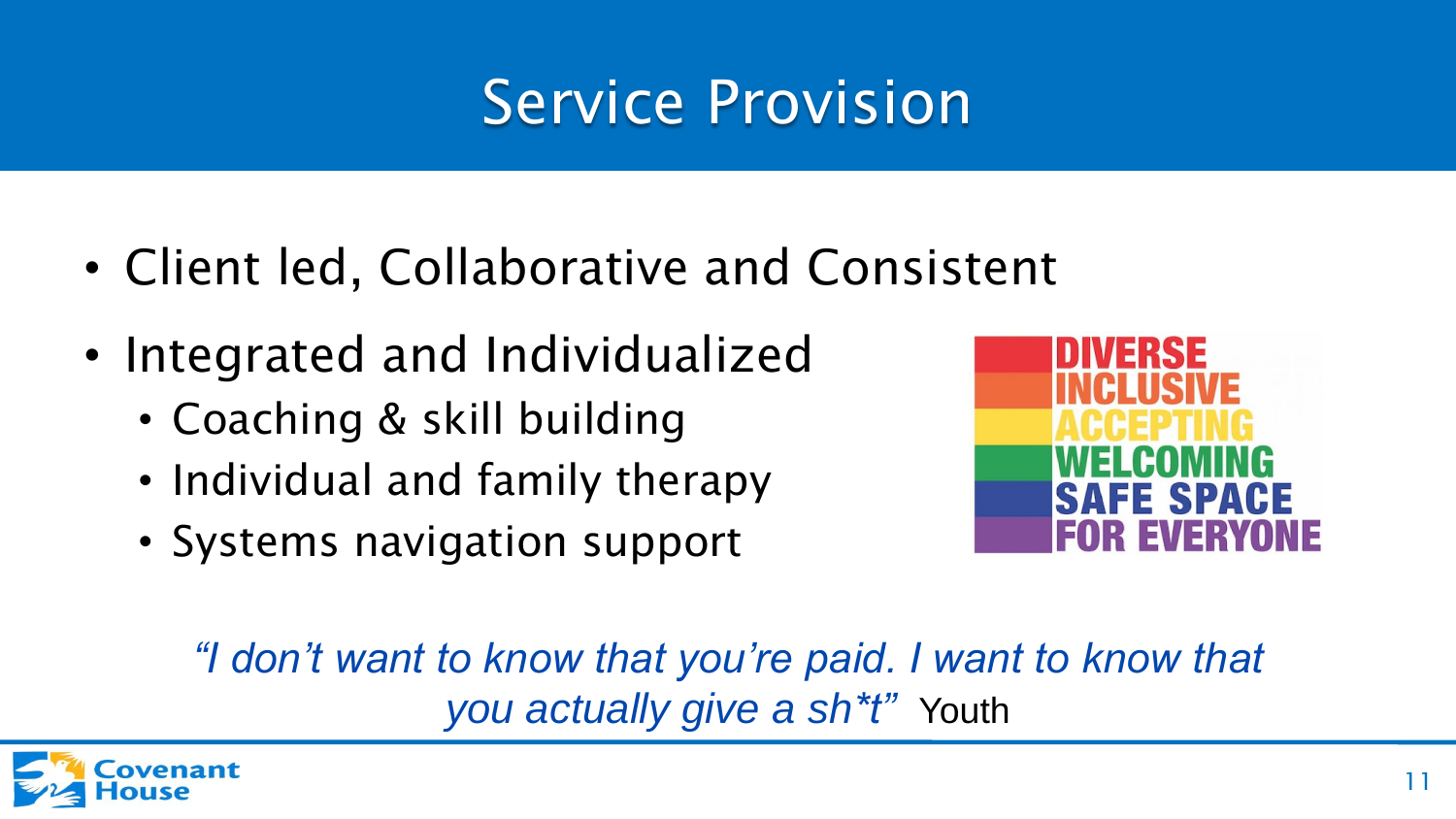# Early learning

- Individual support  $\rightarrow$  Family involvement
- Separation from shelter
- Consistency when moving